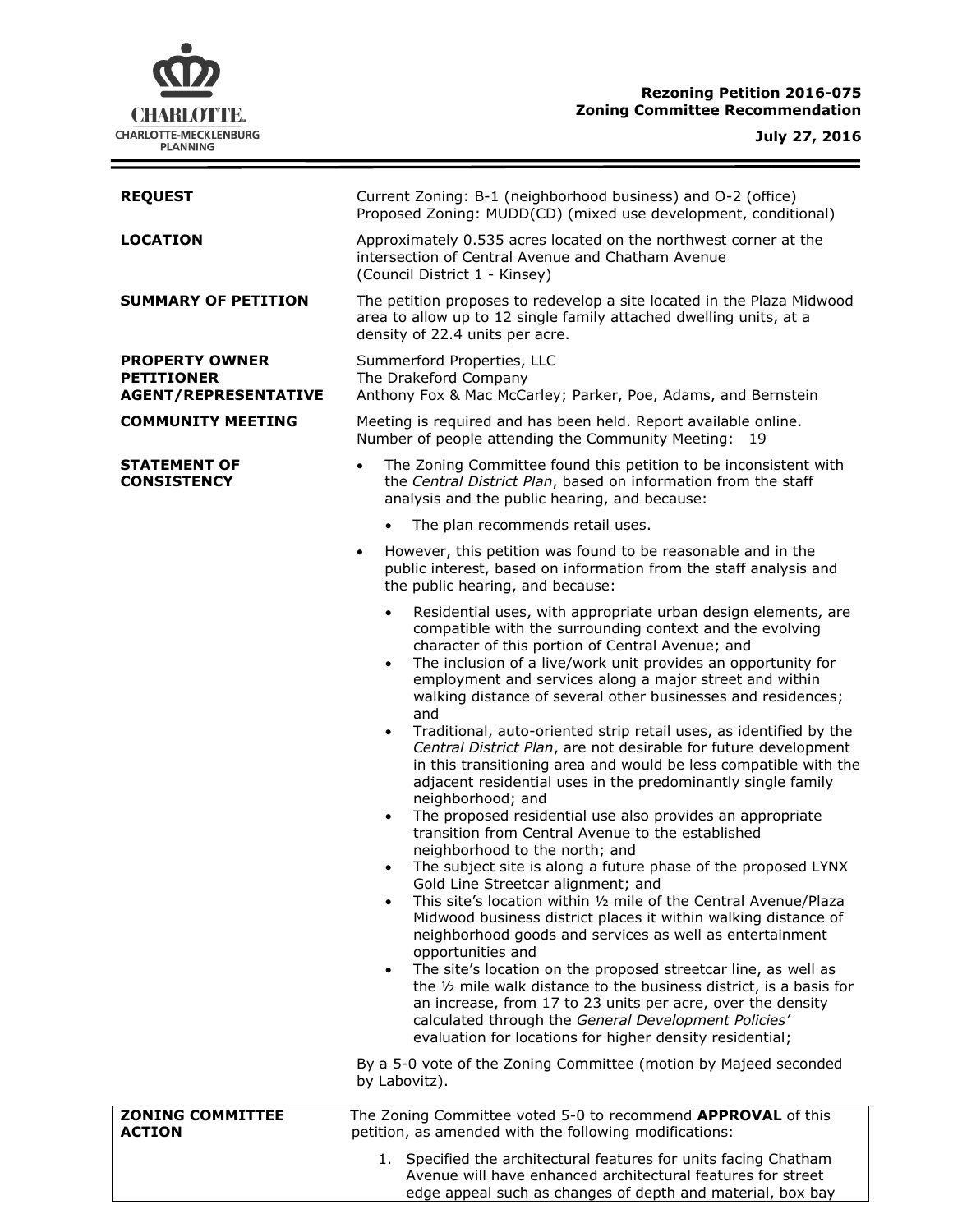|                                              |                                                                                                                                                                                                                                                                                                                                                                                                                                                                                                                                                                                                                                                                                                           | on the site plan and Chatham Avenue elevation.<br>3. Amended site plan to state that units facing Central Avenue                                                                                     |  |  |
|----------------------------------------------|-----------------------------------------------------------------------------------------------------------------------------------------------------------------------------------------------------------------------------------------------------------------------------------------------------------------------------------------------------------------------------------------------------------------------------------------------------------------------------------------------------------------------------------------------------------------------------------------------------------------------------------------------------------------------------------------------------------|------------------------------------------------------------------------------------------------------------------------------------------------------------------------------------------------------|--|--|
|                                              |                                                                                                                                                                                                                                                                                                                                                                                                                                                                                                                                                                                                                                                                                                           | shall be raised above the adjacent street sidewalk, and the final<br>grade separation from adjacent street sidewalk to the proposed<br>units will be established during the site permitting process. |  |  |
|                                              | grade.                                                                                                                                                                                                                                                                                                                                                                                                                                                                                                                                                                                                                                                                                                    | 4. Amended the Chatham Avenue elevation to reflect units above                                                                                                                                       |  |  |
|                                              | 5. Amended schematic site plan note to state that Building B will<br>have optional four-story maximum rooftop terraces that will all<br>be oriented towards Central Avenue.<br>6. Amended schematic site plan note to state that rooftop terraces<br>for Building A will be optional, limited to four stories, and<br>oriented towards Central Avenue.<br>7. Amended Note 6A to reflect a six-foot sidewalk and eight-foot<br>planting strip on Central Avenue.<br>8. Added a note agreeing to dedicate the future 40 feet of<br>right-of-way from centerline to the City of Charlotte prior to the<br>issuance of the first certificate of occupancy.<br>9. Removed on-street parking on Central Avenue. |                                                                                                                                                                                                      |  |  |
|                                              |                                                                                                                                                                                                                                                                                                                                                                                                                                                                                                                                                                                                                                                                                                           |                                                                                                                                                                                                      |  |  |
|                                              |                                                                                                                                                                                                                                                                                                                                                                                                                                                                                                                                                                                                                                                                                                           |                                                                                                                                                                                                      |  |  |
|                                              |                                                                                                                                                                                                                                                                                                                                                                                                                                                                                                                                                                                                                                                                                                           |                                                                                                                                                                                                      |  |  |
|                                              |                                                                                                                                                                                                                                                                                                                                                                                                                                                                                                                                                                                                                                                                                                           |                                                                                                                                                                                                      |  |  |
|                                              |                                                                                                                                                                                                                                                                                                                                                                                                                                                                                                                                                                                                                                                                                                           | 10. Removed proposed steps from the 14-foot setback along<br>Central Avenue.                                                                                                                         |  |  |
|                                              | overhangs.                                                                                                                                                                                                                                                                                                                                                                                                                                                                                                                                                                                                                                                                                                | 11. Amended Chatham Avenue elevation to provide door                                                                                                                                                 |  |  |
| <b>VOTE</b>                                  | Motion/Second:<br>Yeas:<br>Nays:<br>Absent:<br>Recused:                                                                                                                                                                                                                                                                                                                                                                                                                                                                                                                                                                                                                                                   | Wiggins / Labovitz<br>Eschert, Labovitz, Majeed, Sullivan, and Wiggins<br>None<br>Lathrop, Spencer and Watkins<br>None                                                                               |  |  |
| <b>ZONING COMMITTEE</b><br><b>DISCUSSION</b> | Staff provided an update of the petition noting that all outstanding<br>issues have been addressed. Staff noted that the on-street parking<br>has been removed along Central Avenue, in order to meet the 14-foot<br>setback. A committee member asked if the six-foot sidewalk will be<br>wide enough to accommodate a wheelchair user, with someone walking<br>beside. Staff noted that six feet is a standard sidewalk width.                                                                                                                                                                                                                                                                          |                                                                                                                                                                                                      |  |  |
|                                              | Staff noted that the petition is inconsistent with the Central District<br>Plan, which recommends retail uses. However, the residential use and<br>live/work unit will provide a transition from Central Avenue to the<br>neighborhood behind.                                                                                                                                                                                                                                                                                                                                                                                                                                                            |                                                                                                                                                                                                      |  |  |
| <b>STAFF OPINION</b>                         | Staff agrees with the recommendation of the Zoning Committee.                                                                                                                                                                                                                                                                                                                                                                                                                                                                                                                                                                                                                                             |                                                                                                                                                                                                      |  |  |

## **FINAL STAFF ANALYSIS**

## **(Pre-Hearing Analysis online at [www.rezoning.org\)](http://www.rezoning.org/)**

## **PLANNING STAFF REVIEW**

# **Proposed Request Details**

- The site plan accompanying this petition contains the following provisions:
- Up to 12 single family attached dwelling units limited to four stories and 45 feet in height. Building B (Units seven through twelve) has an option for a rooftop terrace, at a maximum of four stories. All terraces will be oriented towards Central Avenue or a privacy wall will be provided around the terrace. Building A (Units one through six) has an option for rooftop, which will be oriented toward Central Avenue.
- The unit located at the corner of Central Avenue and Chatham Avenue will be built to accommodate a live/work or retail unit with office or retail on the first floor and a residential unit above.
- The side of units facing Chatham Avenue will have enhanced architectural features for street edge appeal, such as changes of depth and material, box bay windows, and wrapping design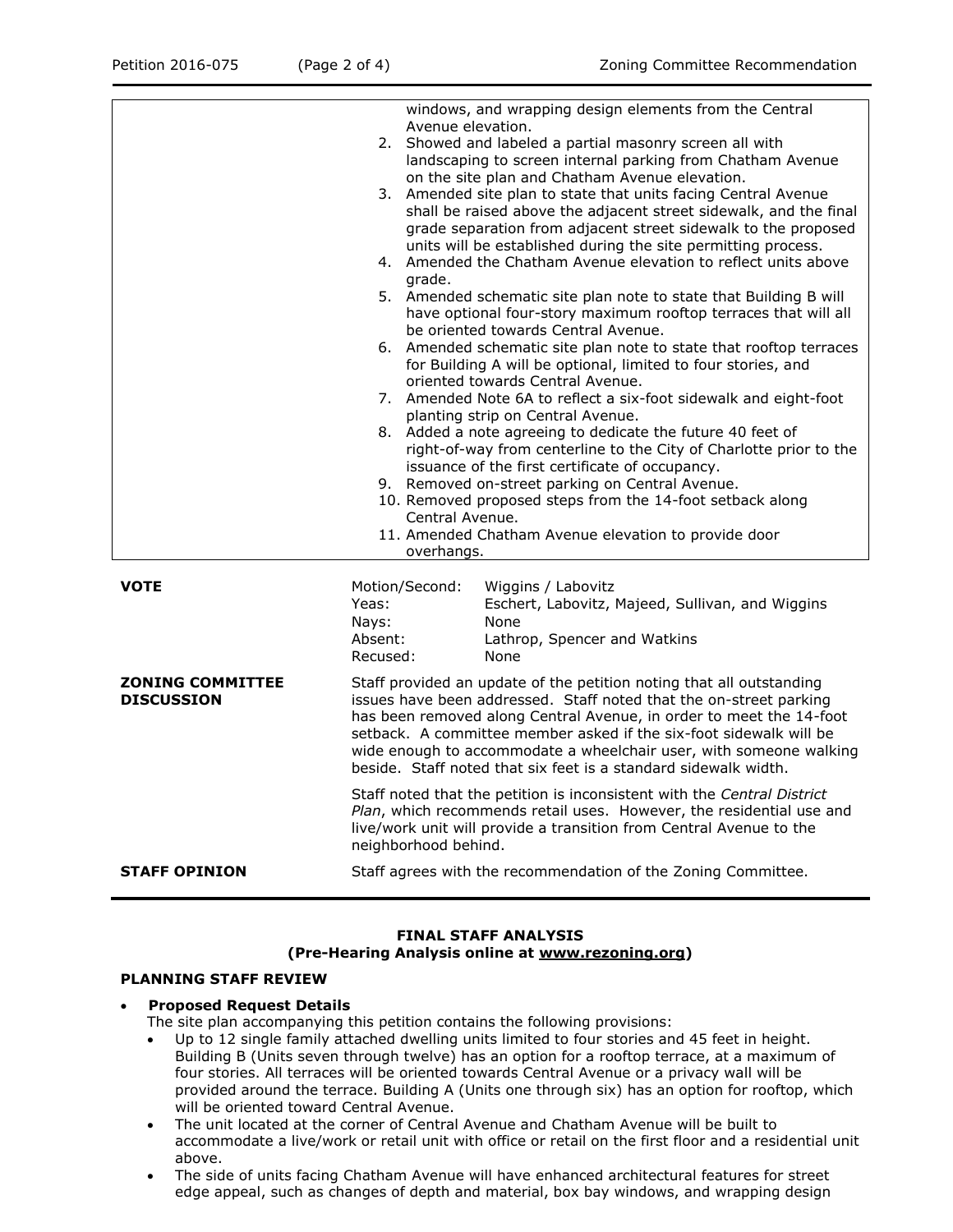elements from the Central elevation.

- Building elevations reflecting views from both streets and the corner of the intersecting streets.
- Facades and building materials will consist of fiber cement siding, CMU veneer, brick veneer and metal panels, with large windows on all four sides of buildings.
- Roofing will be comprised of architectural asphalt shingles.
- An enhanced streetscape with decorative pavement will be provided at the corner of Central Avenue and Chatham Avenue.
- Site access will be on Chatham Avenue, with an internal alley providing access to units.
- No garages will be oriented toward a public street.
- A partial masonry screen wall with landscaping will be provided along Chatham Avenue to screen parking.
- An eight-foot planting strip and a six-foot sidewalk will be provided along the frontage on Central Avenue.
- An eight-foot wide landscape buffer containing evergreen trees, with a six-foot high wooden privacy fence will be provided at the rear of the site abutting single family residential zoning.
- The future 40 feet of right-of-way from the Central Avenue centerline will be dedicated to the City of Charlotte prior to the issuance of the first certificate of occupancy.

#### **Public Plans and Policies**

- The *Central District Plan* (1993), as updated by rezoning petition 1993-059, recommends retail uses.
- The *General Development Policies* (GDP) provides policy guidance for evaluating proposed residential densities greater than four units per acre. The petition meets the General Development Policies locational criteria for consideration of up to 17 dwellings per acre as illustrated in the table below.

| <b>Assessment Criteria</b>         | Density Category - up to 17 dua |
|------------------------------------|---------------------------------|
| Meeting with Staff                 | Yes - $1$                       |
| Sewer and Water Availability       | $CMUD - 2$                      |
| Land Use Accessibility             | Medium - 2                      |
| <b>Connectivity Analysis</b>       | Medium High - 4                 |
| Road Network Evaluation            | $No - 0$                        |
| Design Guidelines                  | Yes - $4$                       |
| Other Opportunities or Constraints | NА                              |
| <b>Minimum Points Needed: 13</b>   | <b>Total Points: 13</b>         |

 *General Development Policies-Environment –* The petition supports the *General Development Policies-Environment* by redeveloping an existing site in a developed area, thereby minimizing further environmental impacts while accommodating growth.

#### **TRANSPORTATION CONSIDERATIONS**

 This site is at the unsignalized intersection of a major thoroughfare and local street. The current site plan does not conflict with the proposed streetcar alignment on Central Avenue or the potential station location nearby. CDOT has not identified any negative impacts to the transportation facilities in the area.

# **Vehicle Trip Generation:**

Current Zoning:

Existing Use: 90 trips per day (based on existing 7,500 square foot pool hall).

Entitlement: 880 trips per day (based on 3,700 square feet of retail and 2,700 square feet of office uses as allowed in the existing zoning districts).

Proposed Zoning: 102 trips per day (based on 12 single family attached dwelling units).

**DEPARTMENT COMMENTS** (see full department reports online)

- **Charlotte Area Transit System:** No issues.
- **Charlotte Department of Neighborhood & Business Services:** No comments received.
- **Charlotte Department of Solid Waste Services:** Contact Solid Waste Operations for information regarding truck dimensions and spacing requirements for garbage and recycling services.
- **Charlotte Fire Department:** No issues.
- **Charlotte-Mecklenburg Schools:** The development allowed under the existing zoning would generate six students, while the development allowed under the proposed zoning will produce zero students. Therefore, the net increase in the number of students generated from existing zoning to